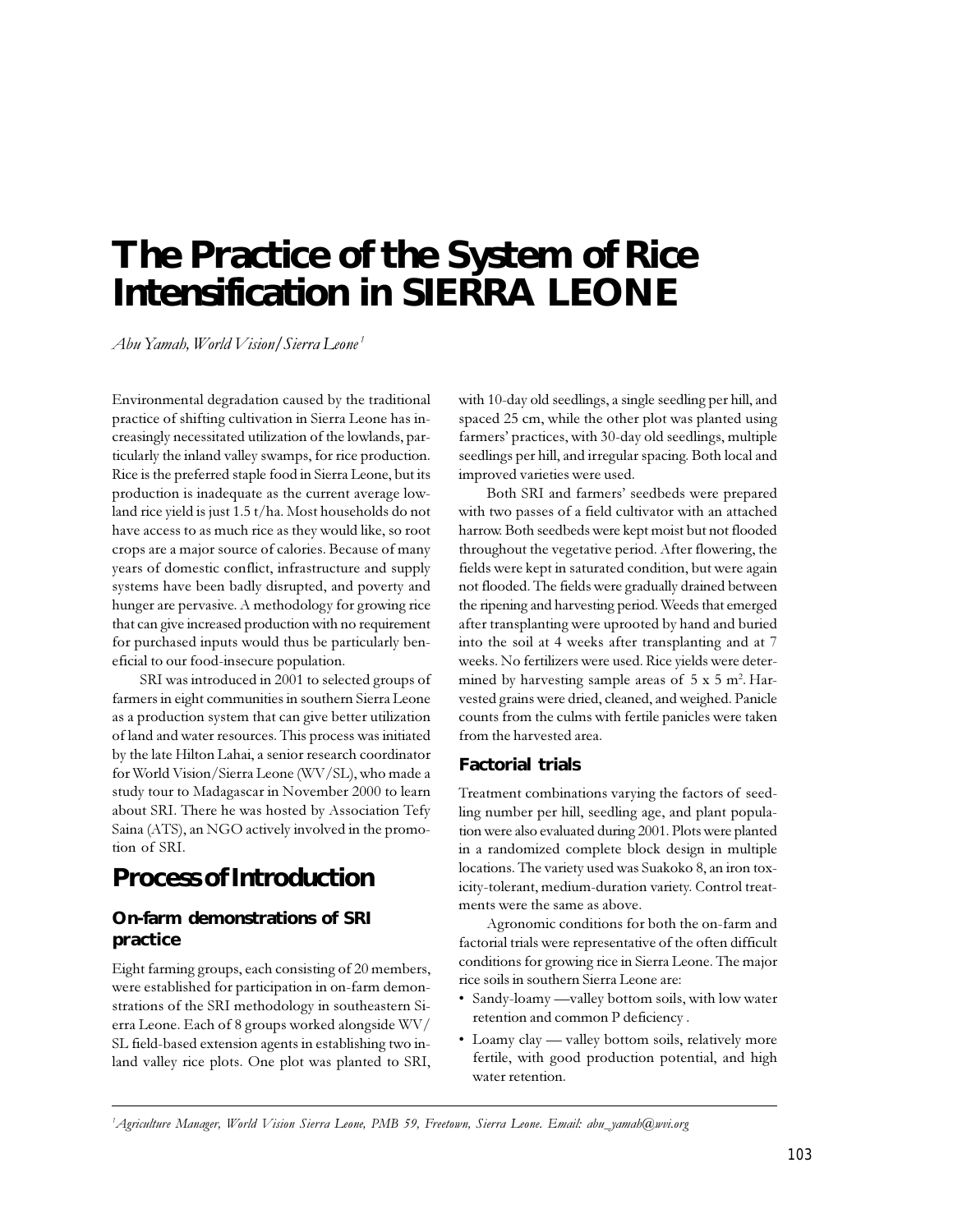- · Peaty soil-high in organic matter, with iron toxicity and drainage problems.
- Organic silty clays found on river flood plains, with high percolation rates, subject to annual flooding, characterized by high silt and humus deposition.

The main feature of the climate is the heavy rainfall, with total precipitation averaging 2,500 to 3,500 mm per annum. The rainy season is monomodal, lasting from April to November. Southern Sierra Leone is characterized by high temperatures throughout the year with a mean of about  $27^{\circ}$ c.

### **Results**

The results of the on-farm demonstration of SRI practice are shown in Table 1. The average tiller number was 77% higher with SRI practices compared to tiller numbers with farmers' methods. Plant vigor was also noticeably higher with SRI than with farmers' practice. On some of the fields, up to 69 tillers were produced per hill with SRI. No significant difference was observed with SRI management in vegetative performance between the improved rice selection used (ROK 10) and local rice varieties (Wusui, Patae or Peipei).

With SRI, the average number of panicles produced per hill was three-fold, irrespective of the variety used. Grain yields were doubled with SRI compared with farmers' techniques even though no external inputs were used.

The results of the factorial trials at 11 locations are presented in Table 2. The full SRI plots had a comparatively higher tiller count per hill due to the combined factors of seedling age, number, and spacing.

Compare these results with the current average lowland rice yield obtained by farmers of 1.5 t/ha. With full SRI methods or a combination of single, young seedlings and wide spacing the yield was about 6.72 t/ ha, a four-fold increase over farmers' traditional practices. With even partial SRI, there was almost a twofold increase in grain yield over the national average.

The average yield obtained with multiple, older seedlings at wide spacing - but grown in soil kept weed-free and moist but not flooded throughout the vegetative phase - was higher than usual yields in Sierra Leone where there is less effort made to control weeds and no efforts to have aerated soil. Thus simply adopting the soil and water management practices of SRI could give a definite improvement in yield. The plant management practices add even more. For evidence of the synergistic effects of SRI practices used together, see Table 3.

## Learning

With SRI there was about a 25% reduction is the quantity of seeds used to plant a given area. Farmers can thus make substantial savings in seed needed, and seed wastage can be minimized. However, more man-hours are required for handling and transplanting tiny, fragile SRI seedlings. As one farmer observed "planting only one seedling and [having] several tillers emerge from that seedling is magic. I would love to see how much rice would be obtained from this plot."

### Table 1. Yield and yield components of rice grown with SRI and farmers' practice, Sierra Leone, 2001

|                    | SRI<br>techniques<br>$(N=8)^1$ |             | Farmers'<br>techniques<br>$(N=8)$ |             |
|--------------------|--------------------------------|-------------|-----------------------------------|-------------|
|                    | Mean                           | Range       | Mean                              | Range       |
| No of hills/ $m^2$ | 16                             | $10 - 25$   | 52                                | $42 - 64$   |
| No of tillers/hill | 38.1                           | $20 - 69$   | 8.6                               | 8–9         |
| Panicles/hill      | 28                             | $20 - 45$   | 6.5                               | 6–7         |
| Spikes/panicle     | 122                            | 118-149     | 95                                | 83-120      |
| Yields (t/ha)      | 5.3                            | $4.9 - 7.4$ | 2.5                               | $1.9 - 3.2$ |

<sup>1</sup>These data are from the reports from eight groups, each having 20 members.

#### Table 2. Rice yields  $(t/ha)$  in response to production techniques, Sierra Leone, 2001

| Combinations of<br>production techniques          | Average<br>grain<br>vield (t/ha) |
|---------------------------------------------------|----------------------------------|
| Single seedling, 10 days old, 25 cm spacing       | 6.72                             |
| Single seedling, 10 days old, farmers' spacing    | 4.56                             |
| Single seedling, 21 days old, 25 cm spacing       | 4.42                             |
| Single seedling, 21 days old, farmers' spacing    | 4.09                             |
| Multiple seedlings, 10 days old, 25 cm spacing    | 4.35                             |
| Multiple seedlings, 10 days old, farmers' spacing | 4.37                             |
| Multiple seedlings, 21 days old, 25 cm spacing    | 4.39                             |
| Multiple seedlings, 21 days old, farmers' spacing | 3.97                             |